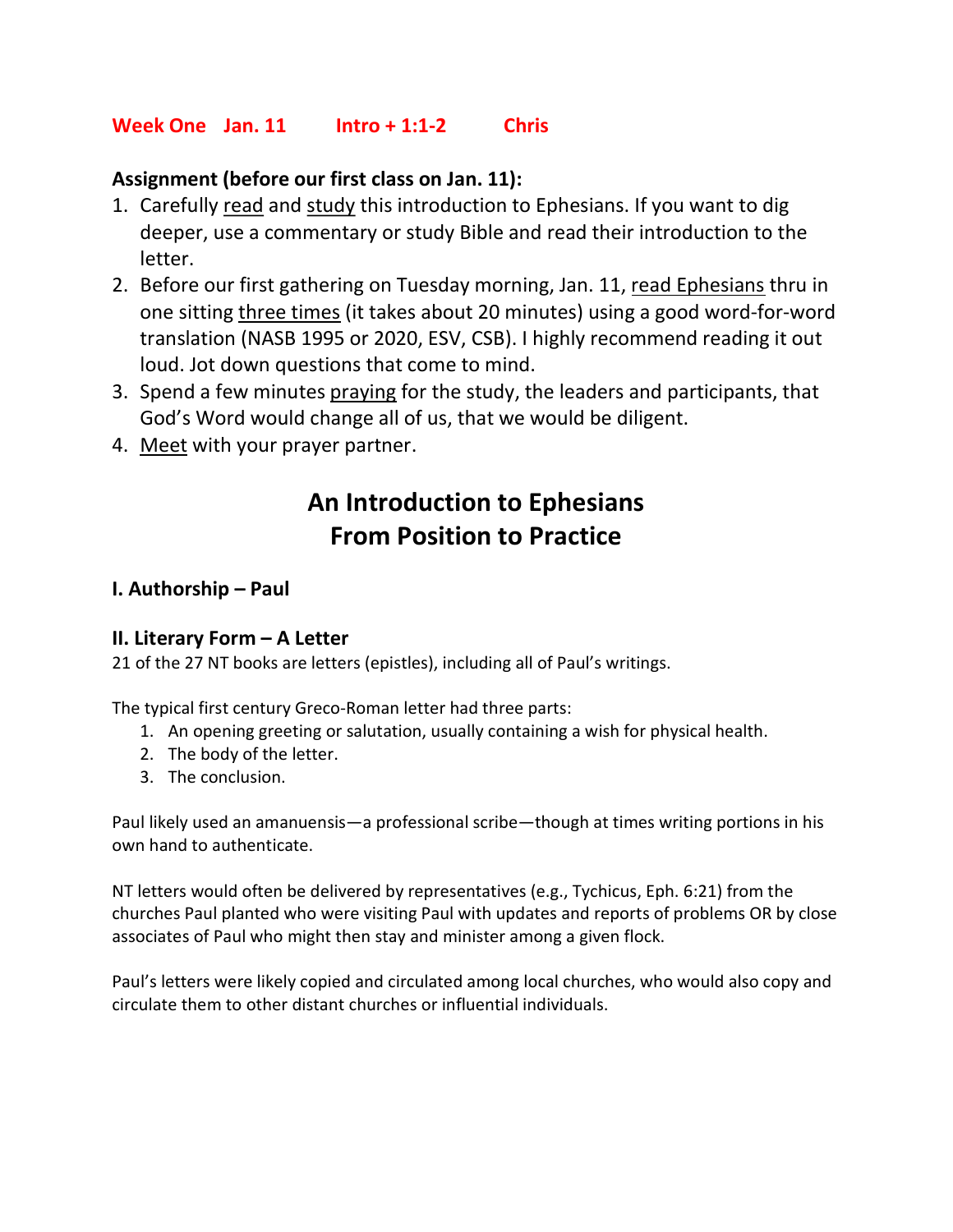## III. Date Written – A.D. 60-61

During 1st Roman imprisonment while under 2 yr. house arrest (cf. Acts 28:16-31). Ephesians is a Prison Epistle, along w/ Philippians, Colossians, and Philemon. He refers to his imprisonment 3 times.

## IV. Location of Recipients – Ephesus

Ephesus was the capital of the Roman province of Asia Minor, now Turkey, a top 5 city between the east and west of the Roman Empire on the empire's main highway. It was a commercial, religious, political, and educational hub. It had a flourishing trade in the manufacture of silver replicas (idols) that visitors could take home.

Home to the temple of Diana, goddess of fertility (Diana was the Roman name; Artemis its Greek name). This temple, measuring 418 x 239 feet (nearly 100,000 sq feet) was one of seven wonders of the ancient world.

# V. Background of the Church in Ephesus

SEE Acts 18:18-21. Paul made a brief visit at the end of his 2nd missionary journey, around A.D. 53. Priscilla and Aquila likely did extensive evangelism and ministry there. From this small beginning, it would become the foremost church in Asia Minor.

SEE Acts 19:1-41. Paul returned on his 3rd missionary journey. He was there 2-3 years (54-57), teaching and doing evangelism, longer than his stay at other churches. He saw its strategic location for the spread of the gospel throughout Asia Minor.

This church had a Who's Who list of ministers: Paul, Timothy (pastor 1 ½ years after Paul and where he lived when Paul wrote 1 Timothy), Apollos, Priscilla and Aquila, Tychicus, and the Apostle John in his later years.

With these Christians living in the shadow of this massive Temple and daily rubbing shoulders w/ pagan worshippers, Paul's call to expose the deeds of darkness and be prepared for spiritual warfare would strike them w/ special force.

Acts 20 reveals Paul's affection for this church in his tearful farewell to the Ephesian elders, where he warned them of false teachers rising up from within the church and from within their own ranks (cf. 1 Timothy). Thirty years later, Jesus sent this church a personal letter (Rev. 2:1-7) commending them for keeping out false teachers but rebuking them for leaving their first love.

# VI. Purpose of Paul's Letter to the Ephesians

Expositor's Commentary: "Ephesians, unlike Colossians, was not devised to combat error and expose…false teaching. Paul's aim was more detached and therefore more exalted. He rose above the smoke of battle and captured a vision of God's sovereign plan that transcends … controversy … Paul stood aside from the conflict and contemplated God's overall design for His church and His world."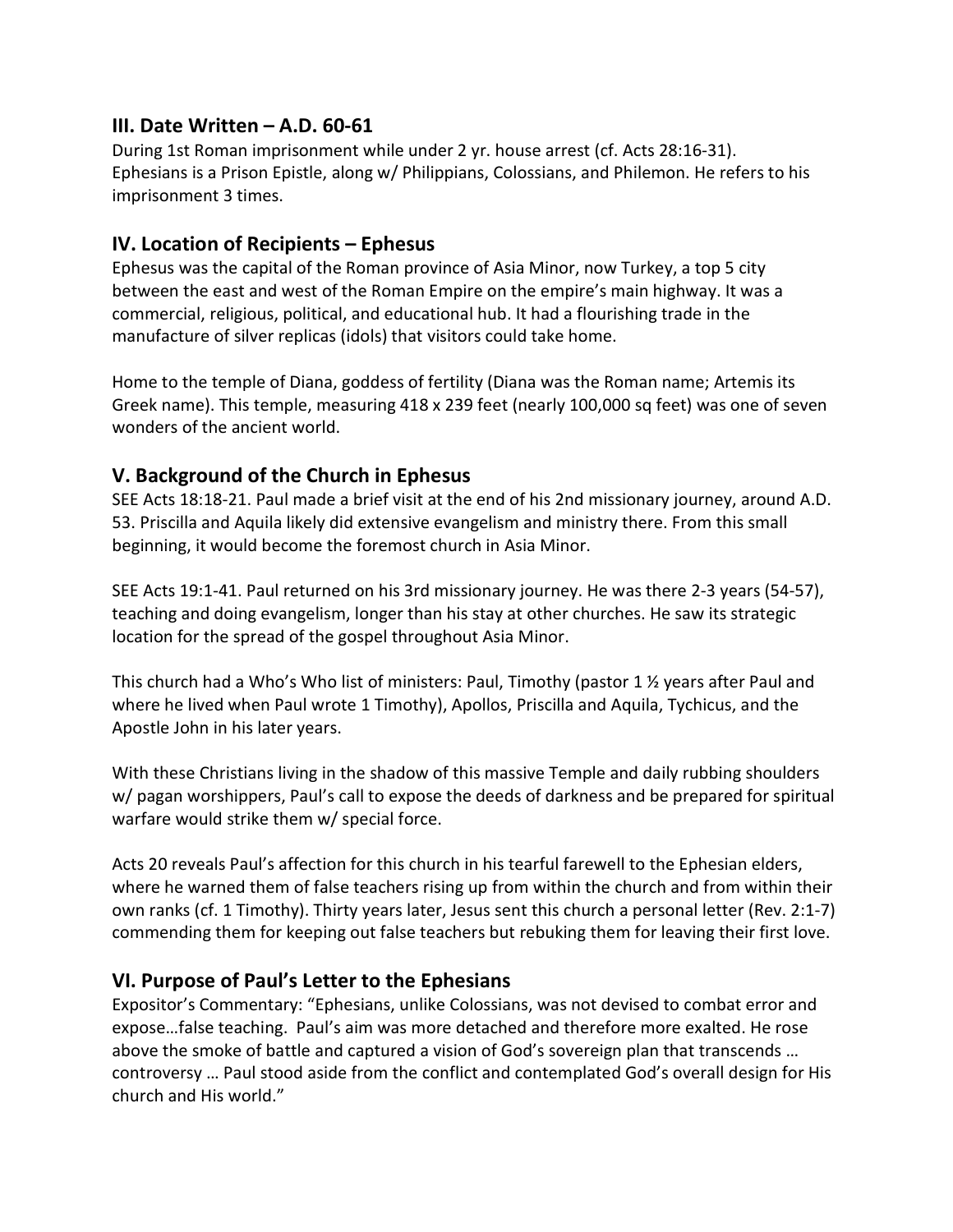#### VII. Key Observations

Tone: Positive, encouraging, faith-building YET challenging. It sounds at times like a sermon, and at times like a prayer. Reveals that the Church, the ONE body of Christ, is God's masterpiece, planned by the Father, purchased by the Son and protected, indwelled and empowered by the Spirit. Paul's usual style is lots of reasoned doctrine and careful arguments, but Ephesians often gives way to doxology. Argument yields to AWE.

# VIII. Key Words

- Riches  $-5x$
- $\bullet$  Fulness or filled 6x
- $\bullet$  Glory 8x
- $\bullet$  Grace 12x
- Love (verb and noun)  $-19x$
- Key Phrase: "in Christ" ~ 35x, more than any other NT book!

# X. A Summary of Ephesians:

Understanding your position in Christ is the key to your Christian walk. The truth or doctrine we believe is the root; what we think, say and do is the fruit.

Or to change the metaphor, chapters one-three lay the foundation for this great building called the Christian life. Chapters one-three dig past the surface rocks and dirt and gravel to lay an immovable foundation to anchor the Christian life. Chapters four-six are the towering building where every area of our lives rests on this glorious foundation.

Ephesians teaches us to place our position in Christ before our practice as Christians. Belief precedes and drives behavior. Theology leads to doxology. Christian doctrine is relevant for every area of life and should be known and understood by all Christians "to the praise of the glory of His grace."

# IX. Simple Outline:

- I. Our Position in Christ (Belief/Doctrine) 1-3
- II. Our Practice in Christ (Behavior/Duty) 4-6